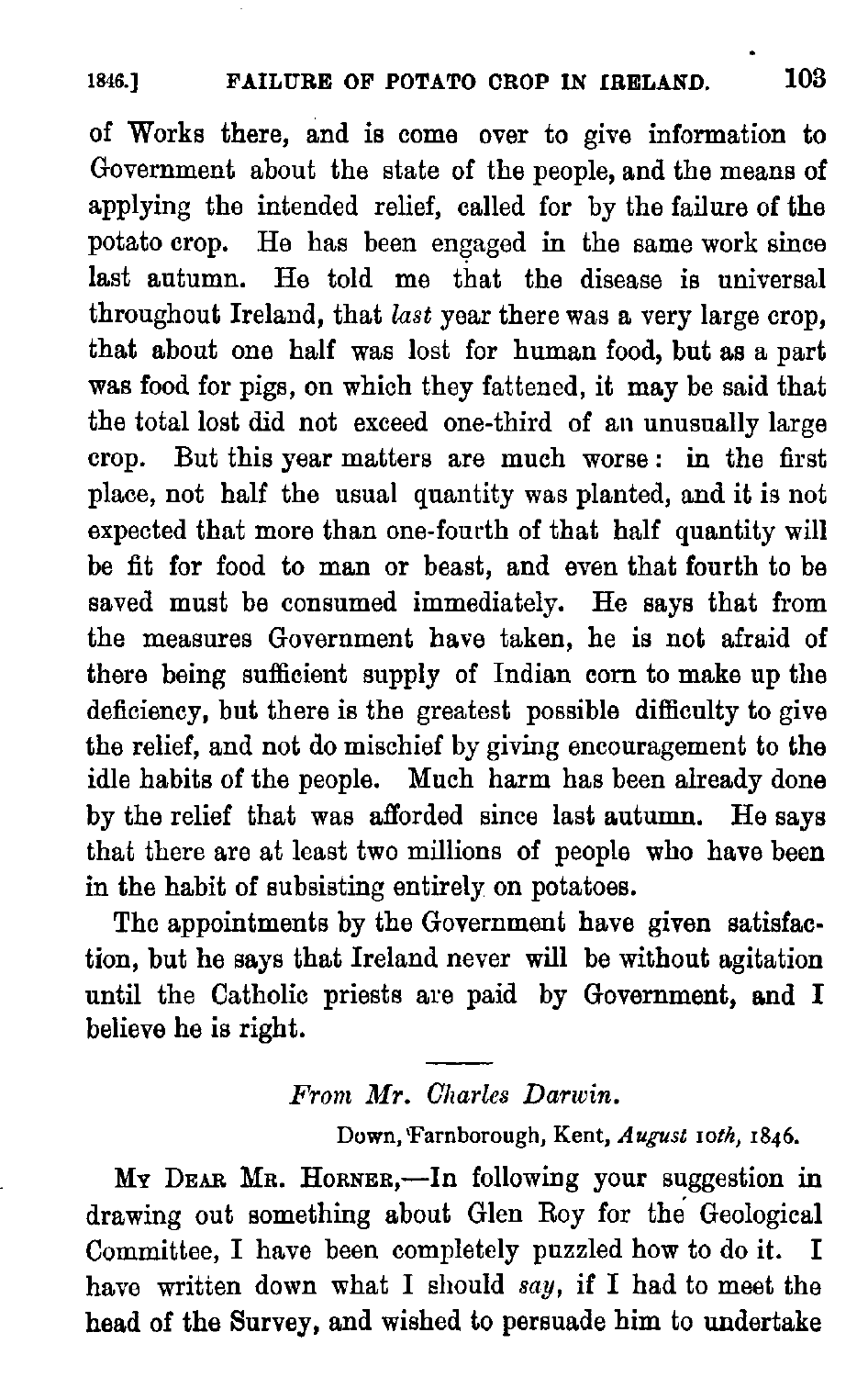104 MEMOIRS OF LEONARD HORNER. [CHAP. V.]

the task, but as I have written it, it is too long and ill expressed, seems as if it came from nobody and was going to nobody, and therefore I send it to you in despair, and beg you to turn the subject in your mind. I feel a conviction if it goes through the Geological part of Ordinance Survey, it will be swamped, and as it is a case for more accurate measurements, it might, I think, without offence, go to the head of the real Surveyors. If Agassiz or Buckland are on the Committee they will sneer at the whole thing and declare the beaches are those of a glacier lake, than which I am sure I could convince you that there never was a more futile theory.

I look forward to Southampton with much interest, and hope to hear to-morrow that the lodgings are secured to us.

You cannot think how thoroughly I enjoyed our Geological talks, and the pleasure of seeing Mrs. Horner and yourself here.

> Ever your obliged, CHARLES DARWIN.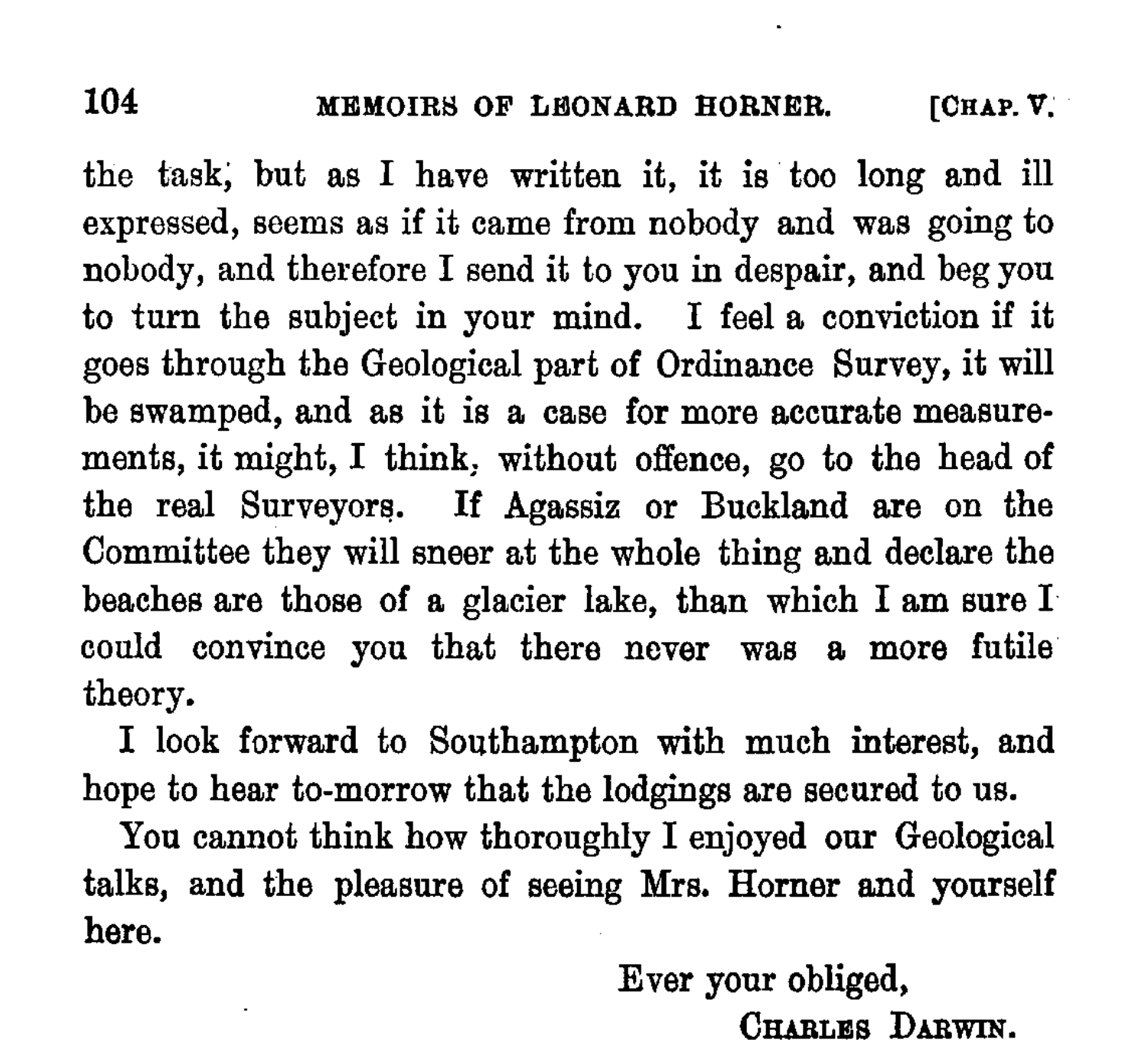division among those geologists present who understand the subject, I suspect that the learned Professor would have gone forth alone, notwithstanding his eloquence and his long established authority.

My kindest love to Frances.

Yours affectionately,

LEONARD HORNER.

From Mr. Charles Darwin.

Down, Farnborough, Kent, 1846.

My Daar Mr. Horner.—I am truly pleased at your approval of my book, and it was very kind of you taking the trouble to tell me so. I long hesitated whether I would publish it or not, and now that I have done so at a good cost of trouble, it is indeed highly satisfactory to think that my labour has not been quite thrown away.

I entirely acquiesce in your criticism on my calling the Pampean formation "recent"; pleistocene would have been far better. I object, however, altogether on principle (whether I. have always followed my principle is another question) to designate any epoch after man. It breaks through all principles of classification to take one Mammifer as an epoch. And this is presupposing we know something of the introduction of man: how few years ago, all beds earlier than the pleistocene were characterized as being before the monkey epoch. It appears to me that it may often be convenient to speak of an Historical or Human deposit in the same way as we speak of an Elephant bed, but that to apply it to an epoch is unsound.

I have expressed myself very ill, and I am not very sure that my notions are very clear on this subject, except that I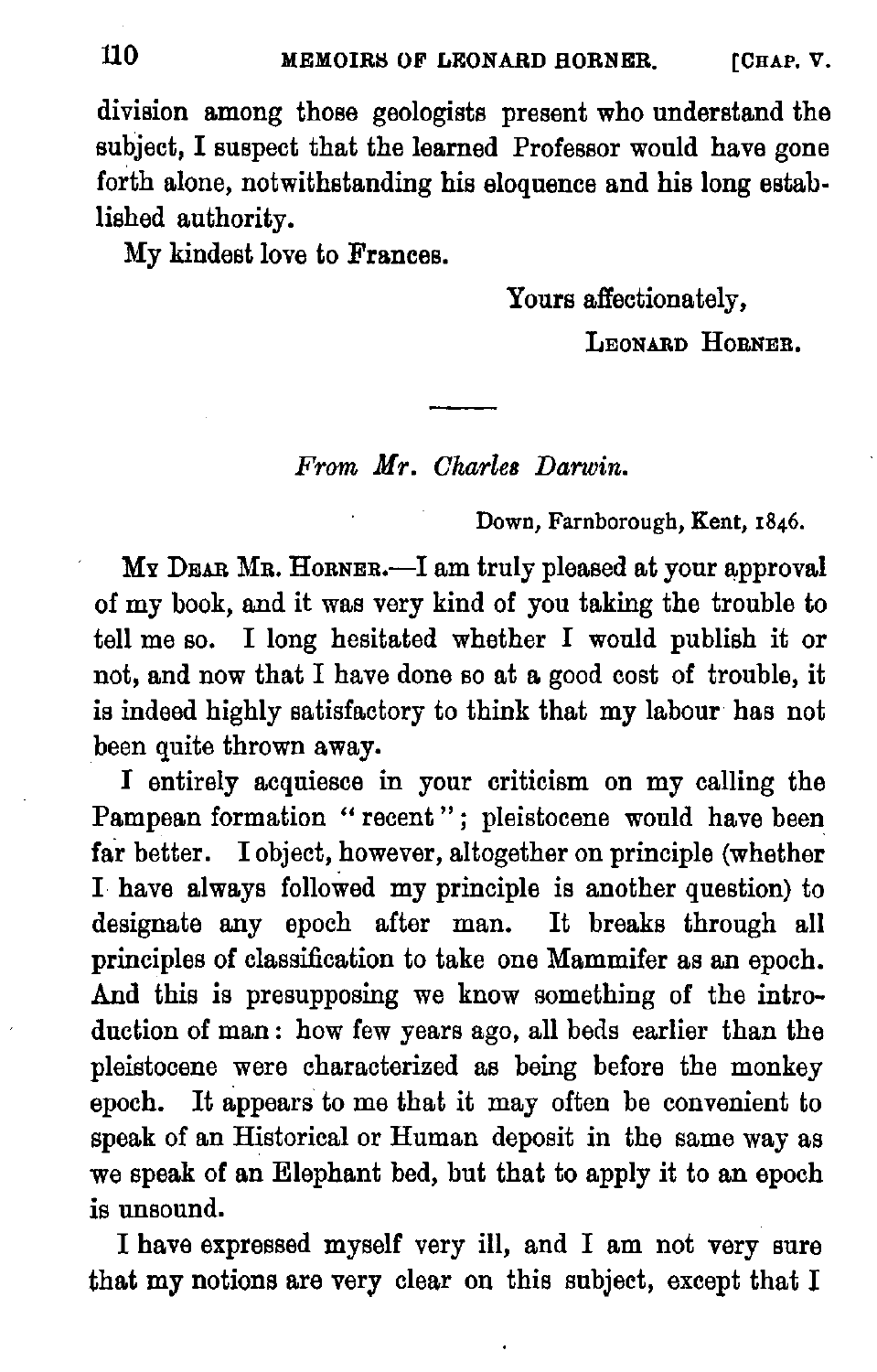know that I have often been made wrath (even by Lyell), at the confidence with which people speak of the introduction of man, as if they had seen him walk on the stage, and as if in a geologico-chronological sense it was more important than the entry of any other Mammifer.

You ask me to do a most puzzling thing, to point out what is newest in my volume, and I found myself incapable of doing almost the same for Lyell. My mind goes from point to point without deciding; what has interested oneself or given most trouble is, perhaps, quite falsely thought newest. The elevation of the land is perhaps more carefully treated than any other subject, but it cannot, of course, be called new. I have made out a sort of index, which will not take you a couple' of minutes to skim over, and then you will perhaps judge what seems newest. The summary at the end of the book would also serve the same purpose.

I do not know where Elie de Beaumont has lately put forth on the recent elevation of the Cordillera. He "rapported" favourably on d'Orbigny, who in late times fires off a most royal salute, every voleano bursting forth in the Andes at the same time with their elevation; the debacle thus caused, depositing all the Pampean mud and all the Patagonian shingle! Is not this making Geology nice and simple for beginners ?

With many thanks, most truly yours,

CHARLES DARWIN.

P.S.—I am astonished that you should have had the courage to go through my book. It is quite obvious that most geologists find it far easier to write than to read a book.

Chapter I. and Il. Elevation of the land, equability on East coast, as shown by terrace, page 19; length on West coast,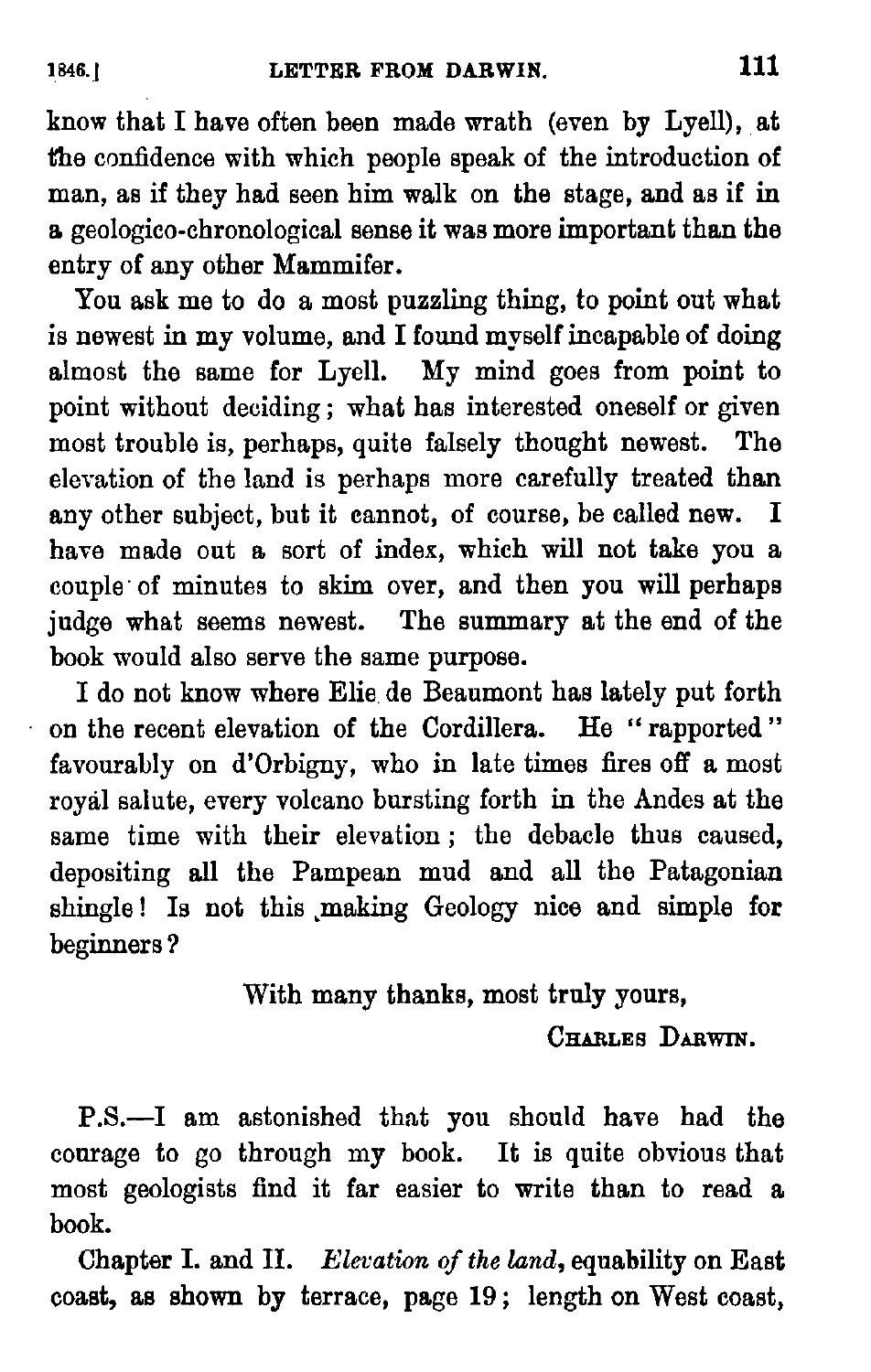page 68; height at Valparaiso, page 82; number of periods of rest at Coquimbo, page 49; elevation within human period near Lima greater than elsewhere observed, the discussion, page 41; on more horizontality of terraces, perhaps one of the newest features; on formation of terraces rather newish. Chapter III., page 62. Argument of horizontal elevation of Cordillera, I believe new. I think the connection (page 54), between earthquake starts and insensible rising, important.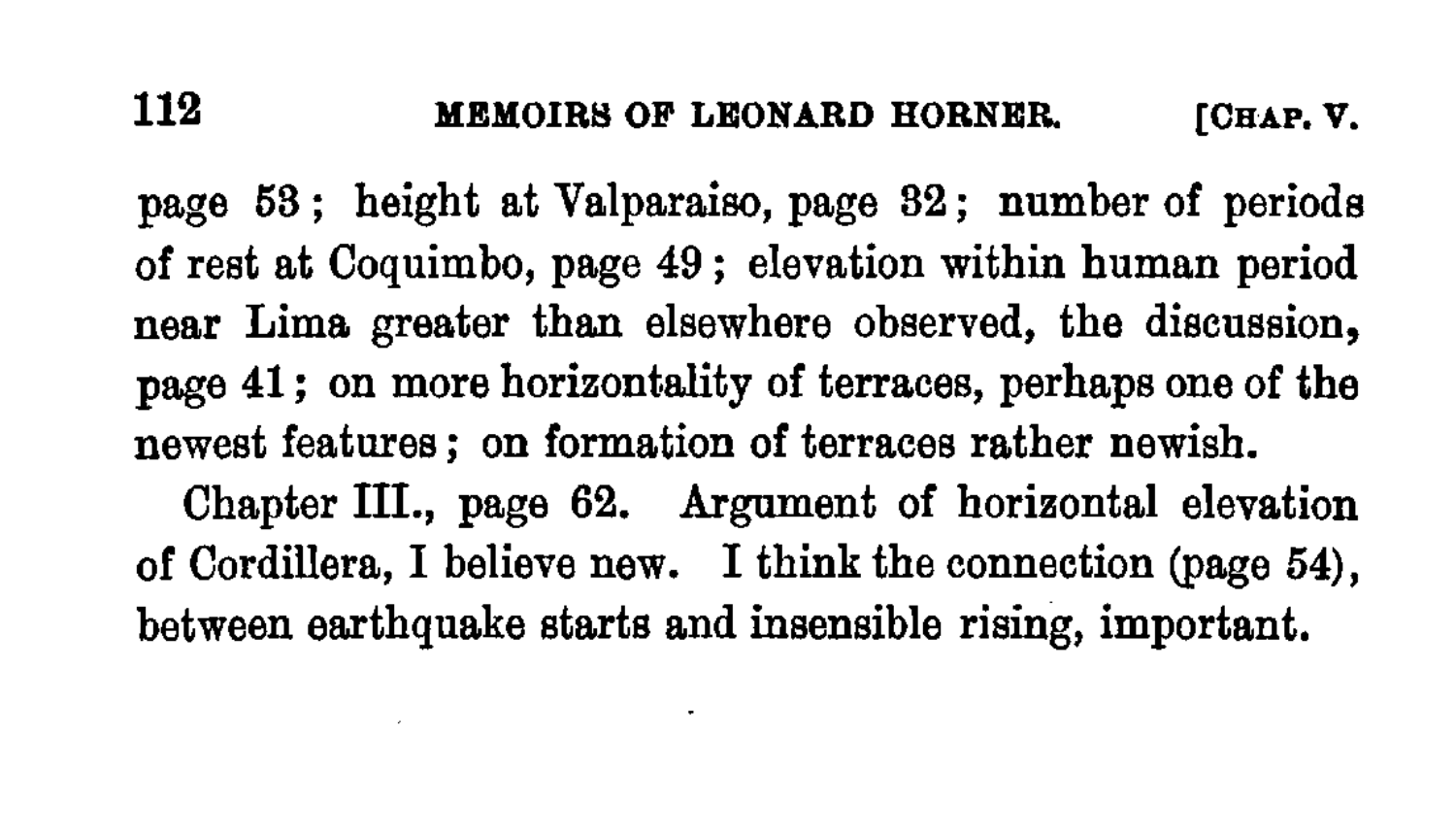of Commerce, with whom Cobden has had to carry on the negotiations about the commercial treaty. He says that no one could have conducted himself with more perfect fairness and straightforward honesty, and it has been completed upon very equitable terms for both countries. He, Louis, is full of admiration of Cobden. There will be discontents in both countries for some time among those whose immediate gains the treaty cannot fail to encroach upon, but the principle of free trade is so sound, that before long the beneficial effects of the treaty will be substantially felt, and it will render war between the two countries year after year more improbable. The visit of the Empress to Scotland is a curious affair, it is said, that she is a very great fanatic, and a devoted worshipper of the Pope, and that her husband has encouraged the trip in order not to be bored with her importunities while he is arranging matters for curtailing the temporal power of his Holiness. She has been warmly received in all places she has yet visited.

I am very well, and am careful to bear in mind that I am on the verge of seventy-six.

My kindest regards to George, and kisses to the three darlings.

Iam ever, my dearest Leonora's

an<br>Barat dan Serana Kelajaran<br>Barat dan Serana Kelajaran Serana Kelajaran Serana Kelajaran Serana Kelajara Serana Kelajara Serana Kelajara

Affectionate father, LEONARD HORNER.

From Mr. Charles Darwin.

Down, Bromley, Kent, December 23rd, 1860.

My Dzar Mr. Horner,—I must have the pleasure of thanking you for your extremely kind letter. I am very much pleased that you approve of my book,\* and that you are going to pay me the extraordinary compliment of reading

\* Origin of Species.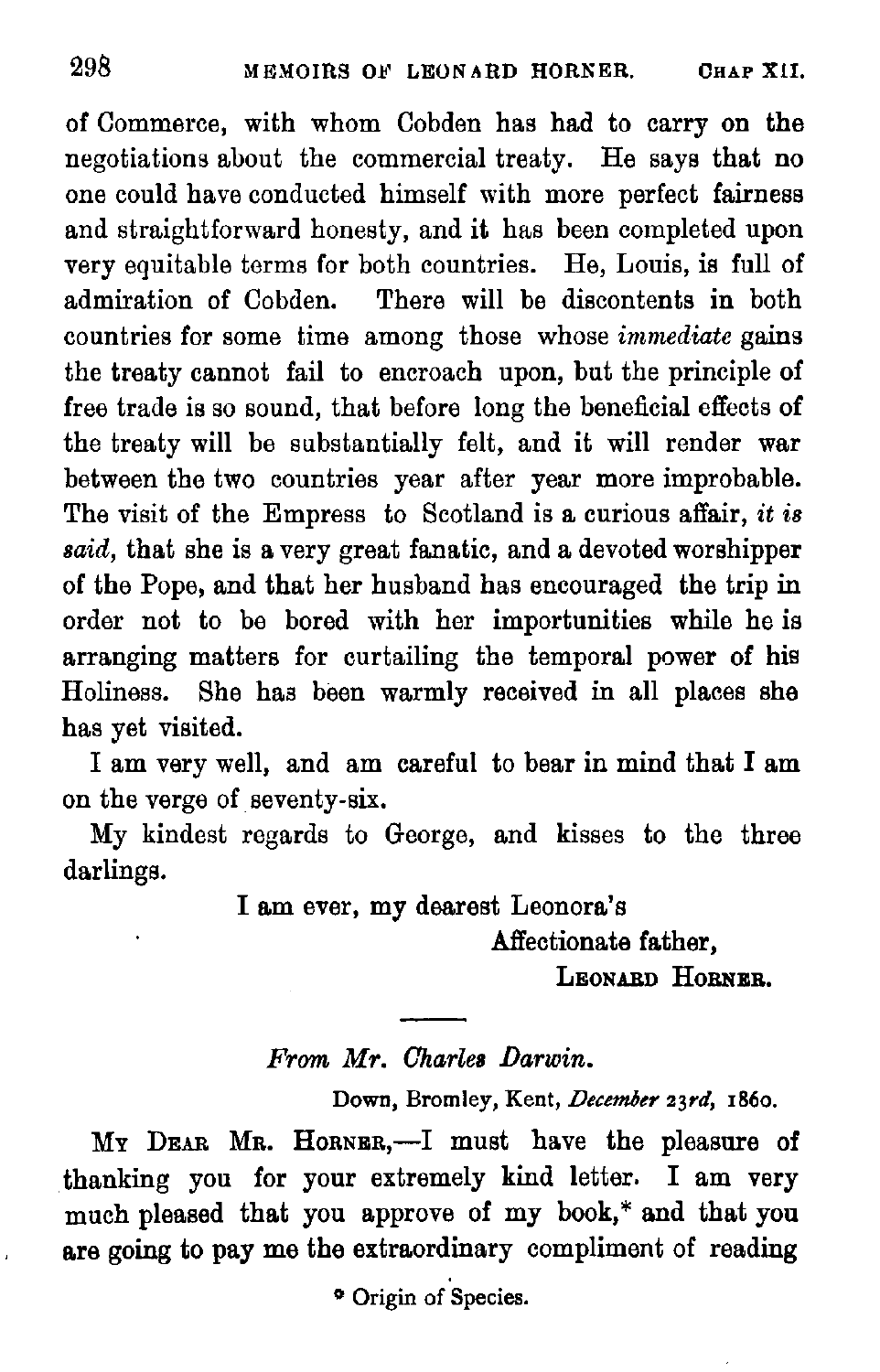it twice. I fear that it is tough reading; but it is beyond my powers to make the subject clearer. Lyell would have done it admirably.

You must enjoy being a gentleman at your ease; and I hear that you have returned with ardour to work at the Geological Society. We hope in the course of the winter to persuade Mrs. Horner and yourself and daughters to pay us @ visit.

Ickly did me extraordinary good during the latter part of my stay, and during my first week at home; but I have gone back latterly to my bad ways, and fear I shall never be decently well and strong.

With many thanks for your very kind letter, pray believe me, my dear Mr. Horner,

> Yours very sincerely, CHARLES DARWIN.

P.§.—When any of your party write to Mildenhall I should be much obliged if you would say to Bunbury that I hope he will not forget, whenever he reads my book, his promise to let me know what he thinks about it; for his knowledge is so great and accurate, that every one must value his opinion highly. I shall be quite contented if his belief in the immutahilitv of snecies is at all staggered.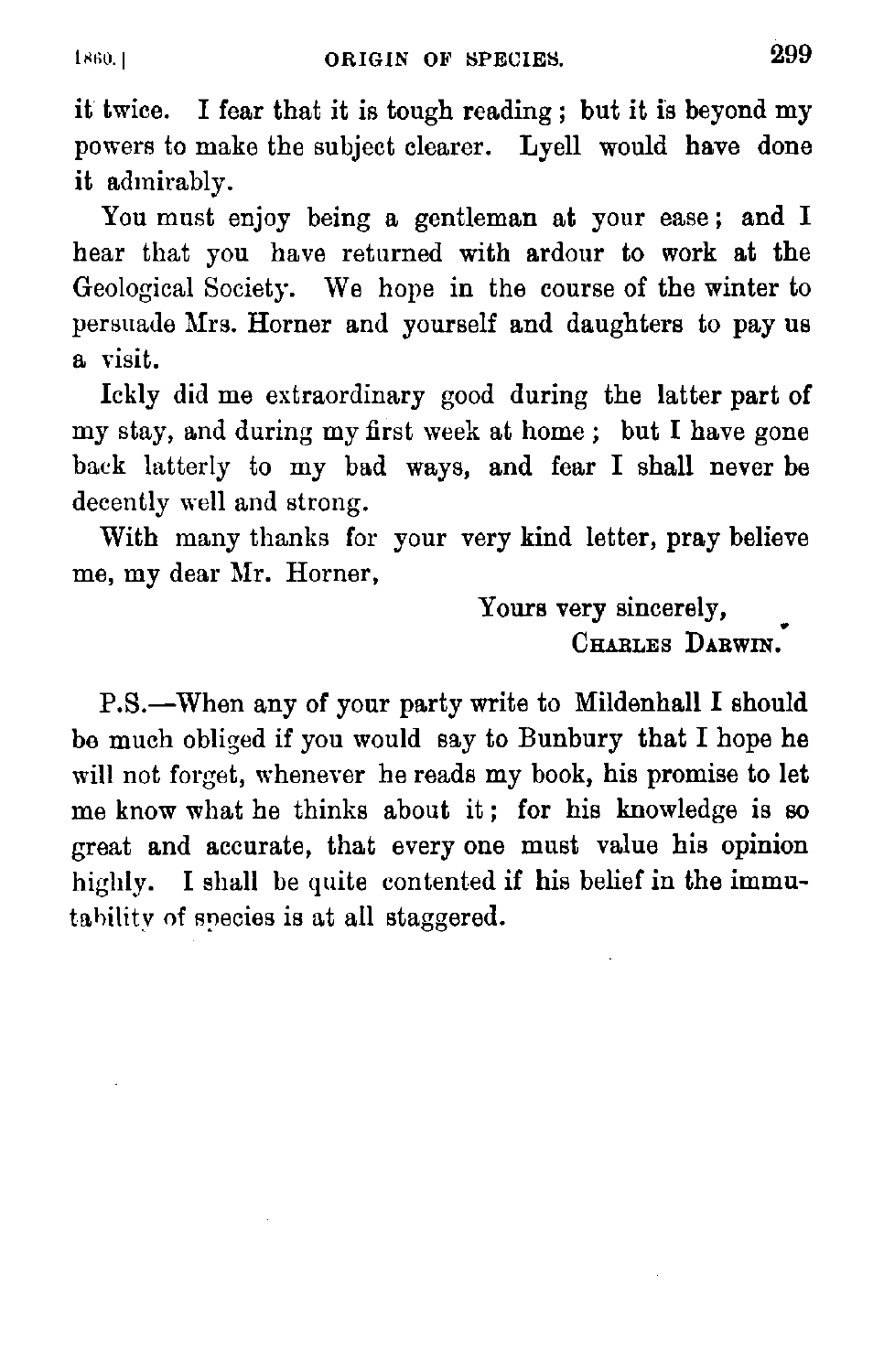## CHAPTER XIII.

## 1861.

### From Charles Darwin.

Down, Bromley, Kent, February 14th, 1861.

My Dzar Mr. Horner,—I must just thank you for your note, but I will take advantage of your kind and considerate offer of discussing the points referred to, till we meet. The latter point seems to me very intricate, and I have often thought it over.

Man does not cause any variations, he only accumulates any which occur; I do not suppose that God intentionally gave to parent Rock Pigeon a tendency to vary in size of crop, so that man by selecting such variations should make a Pouter, so under nature, I believe variations arise, as we must call them in our ignorance, accidentally or spontaneously, and these are naturally selected or preserved from being beneficial to the successive individual animals in their struggles for life. I know not whether I make myself clear.

Believe me, my dear Mr. Horner,

 $\overline{\phantom{a}}$ 

Yours very sincerely, CHarues Darwin.

#### From Charles Darwin.

Down, Bromley, Kent, March 20th, 1861.

My Dear Mr. Horner,—I am very much obliged for your Address, which has interested me much. I have been particularly glad to see your excellent summary on metamorphism, for I was very ignorant of the recent researches. I thought that I had read up pretty well on antiquity of man,